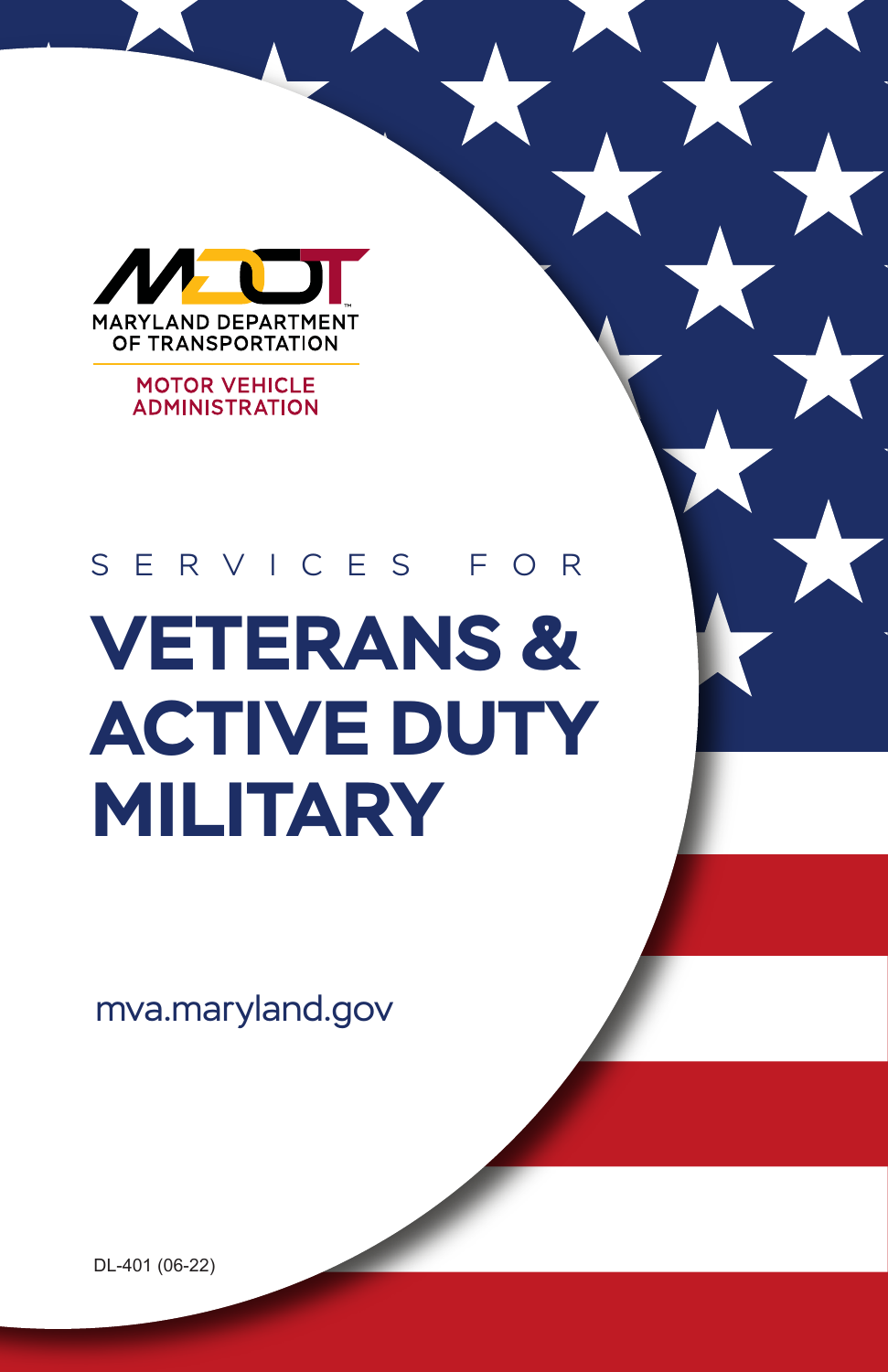MDOT MVA is committed to providing premier customer service to the brave people who serve our country and our communities. We honor our veterans and active duty military by implementing measures that save time and make it easier to do business with us.

### VETERAN DESIGNATION ON LICENSES AND ID CARDS

Qualifying veterans may add a "VETERAN" designation to the front of their Maryland driver's license or identification card. The designation allows for fast identification when applying for state benefits, utilizing military discounts and a range of other helpful uses. There is no cost to add the designation (or move it from the back of a previously issued card to the front). To qualify, veterans must provide a Veteran's Medical Card, DD-214 Military Discharge Certificate, a letter from the U.S. Department of Veterans Affairs, or other acceptable proof of eligibility. For a full list of approved documents, please visit our website, mva.maryland.gov.



#### VEHICLE REGISTRATION

MDOT MVA offers permanent vehicle registration cards and license plate stickers to Maryland veterans who qualify as 100 percent disabled. The registration received is permanent and veterans no longer required to make a physical trip to an MDOT MVA office. MDOT MVA also waives registration fees for vehicles owned by qualified disabled veterans.

## LICENSE PLATES FOR VETERANS

MDOT MVA offers more than 100 types of specialty license plates honoring veterans and their families. Design options include branch of service as well as special commendations and awards. To obtain a specialty plate, veterans must provide a DD-214 Military Discharge Certificate, a medical certification, or written proof from the National Personnel Records Center.



For 100 percent disabled veterans, MDOT MVA will accept a letter from the Veterans Administration stating a total disability and will issue a disability license plate. The registration card and license plate sticker are permanent and will not need to be renewed. Veterans can choose any plate, including a veteran plate, and it will display the universal wheelchair symbol.



Additionally, the Gold Star Next of Kin license plate is available not only to families whose loved ones have died in an armed conflict, but also to those who died while on active duty. To qualify, family members must bring in a copy of the DD-3 approved by the Department of Defense or an overseas death certificate issued by the military indicating the name and date of death.